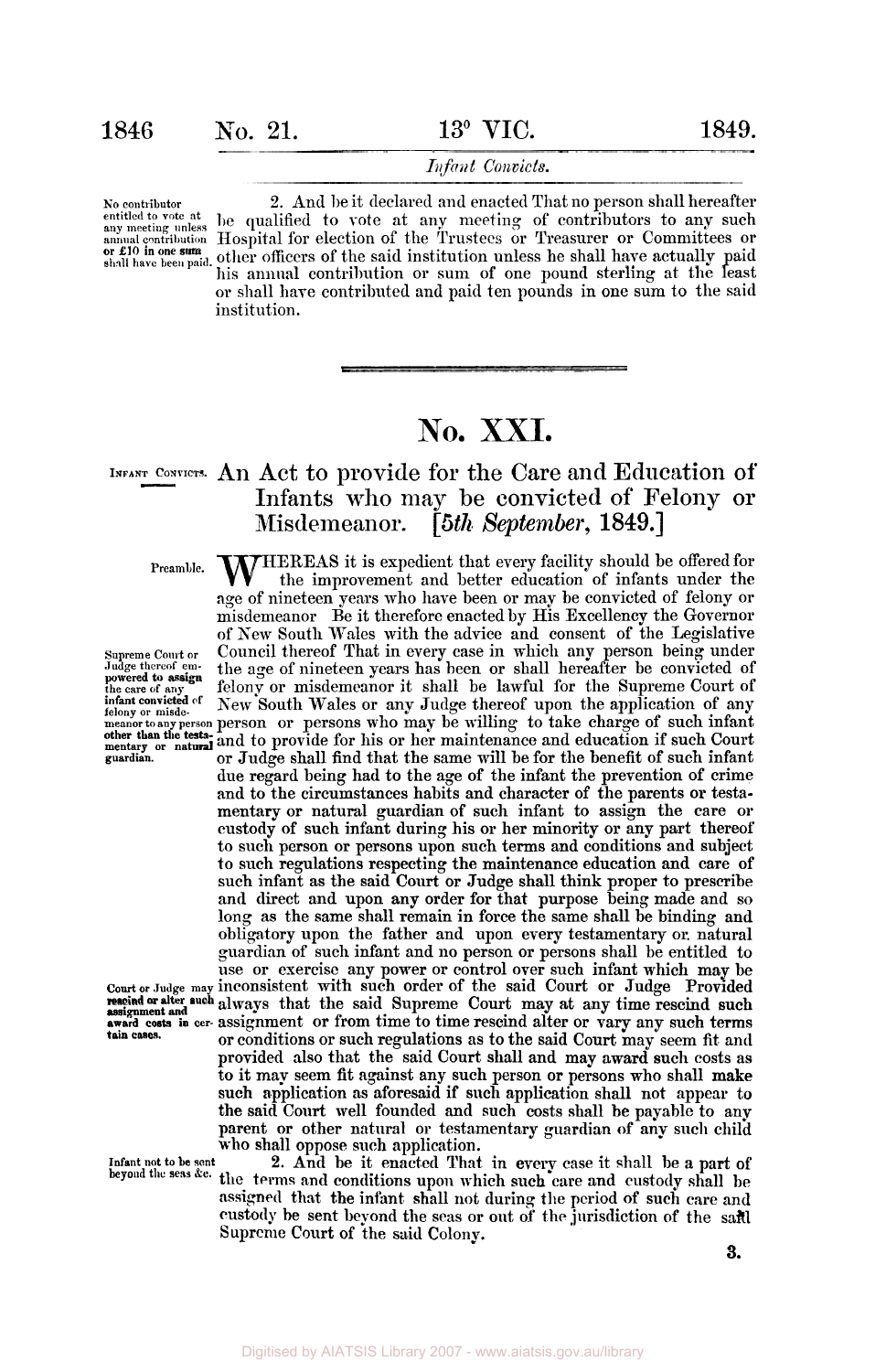# **1849. 13<sup>°</sup> VIC. No. 22. 1847**

### Trade Frauds Prevention.

**3.** And he it enacted That no fee reward emolument or gratuity No fee to be taken whatsoever shall be demanded taken or received by any officer or by officer of Court. minister of the said Supreme Court for any matter or thing done in the said Court or by or before a Judge thereof in pursuance of this Act and that upon the making or opposing of any such application it shall be lawful for any Judge of the said Court to assign Counsel learned in the law and to appoint an Attorney of the said Court to **Counsel may be**  advise and carry on or to oppose such application who arc hereby assigned. required to do their duties therein without fee **or** reward.

**4.** Provided always **and** be it enacted That nothing in this Act **This Act** not **to**  contained shall affect or in any manner interfere with the execution of entire with execution of sentence. the sentence which may have been passed upon such infant upon his or her conviction.

5. And be it enacted That all the powers hereinbefore granted Power to Court of to the Supreme Court of New South Wales or a Judge thereof shall  $_{\text{Philip.}}^{\text{Indze at Port}}$ and may be lawfully exercised **by** the Supreme Court **at** Port Phillip **or** the Resident or any other Judge thereof.